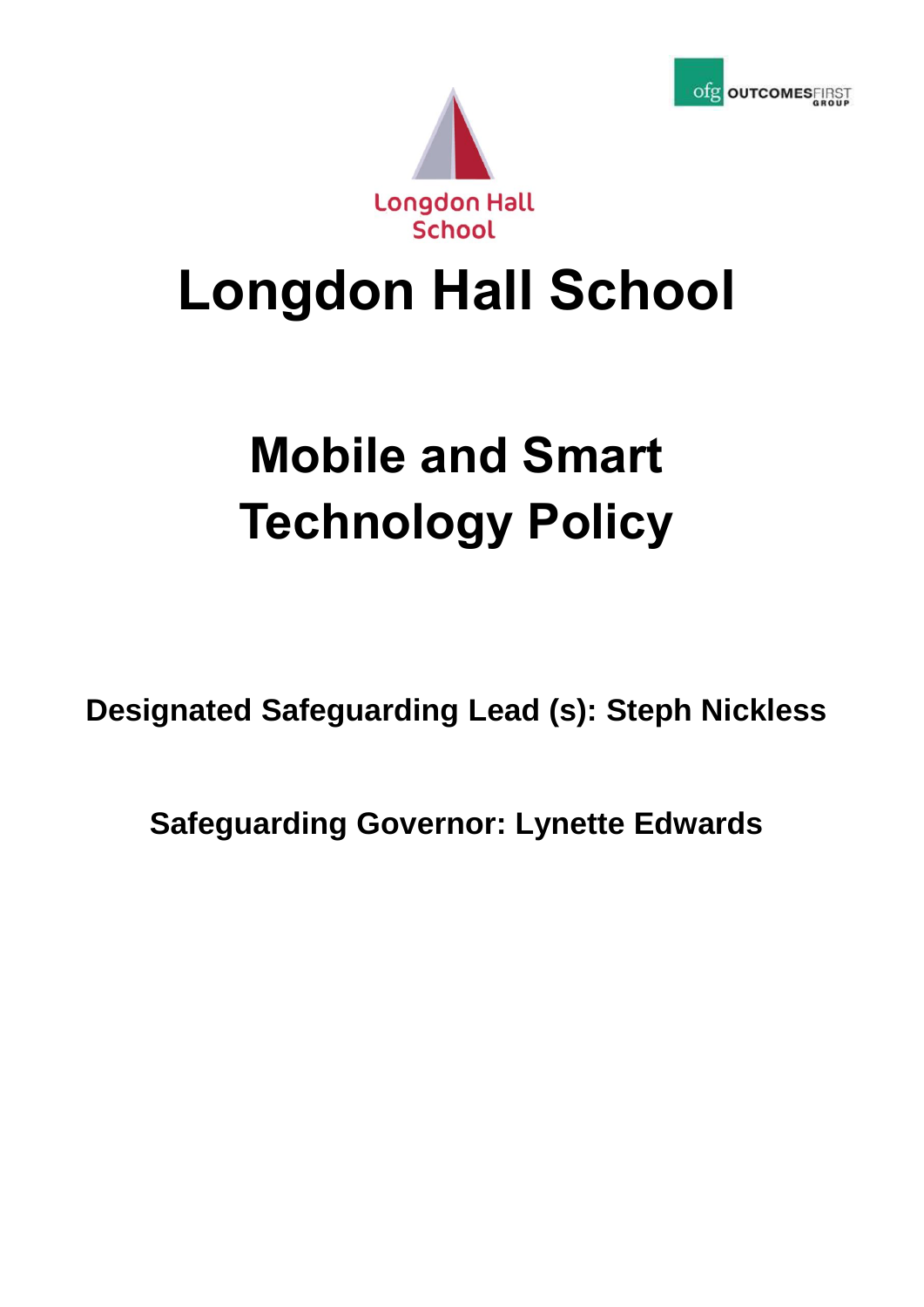### **Schedule for Development/ Monitoring/ Review**

| This policy was approved by the Board of<br>Directors/ Governing Body / Governors Sub<br>Committee on:                                            | 22/09/2021                                                                                                            |
|---------------------------------------------------------------------------------------------------------------------------------------------------|-----------------------------------------------------------------------------------------------------------------------|
| The implementation of this policy will be<br>monitored by the:                                                                                    | Senior Leadership Team                                                                                                |
| Monitoring review will take place at regular<br>intervals:                                                                                        | Annually                                                                                                              |
| Should serious online/mobile device related<br>safety incidents take place, the following external<br>persons / agencies should be informed:      | LA Safeguarding Officers, OFG<br>Group Officials, Local Authority<br>SEND Officers, Police from the<br>relevant areas |
| Should serious online/mobile-device related<br>safety incidents take place, the following<br>Outcomes First Group colleagues must be<br>informed: | Anne-Marie Delaney, Group<br>Head of Safeguarding                                                                     |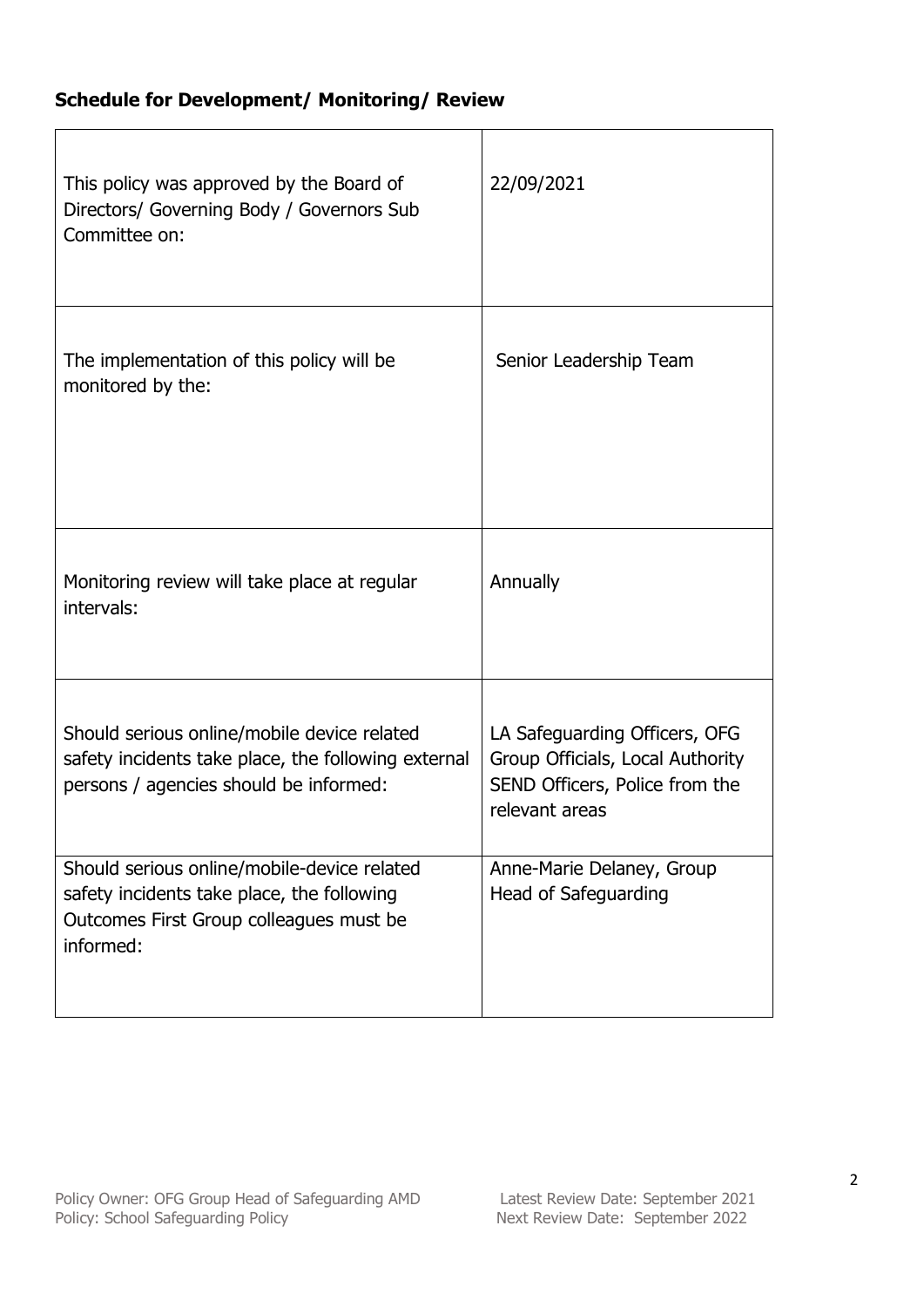### **Contents**

#### <span id="page-2-0"></span>**1.0 Policy Statement**

Outcomes First Group places the safety of young people as its highest priority, including safeguarding children and young people when using digital technology and mobile devices. Whilst regulation and technical solutions are very important, their use must be balanced by educating pupils to take a responsible approach. The education of pupils in online safety and the safe use of technology is therefore an essential part of the school's provision. Children and young people need the help and support of the school to recognise and avoid online and technology-related safety risks and build their resilience.

- This policy has been developed in line with DfE guidance ['Keeping Children Safe in Education'](https://www.gov.uk/government/publications/keeping-children-safe-in-education--2) 2021, ['Working Together to Safeguard Children'](https://www.gov.uk/government/publications/working-together-to-safeguard-children--2) 2018 and Staffordshire local authority safeguarding procedures.
- The purpose of this policy is to safeguard and promote the welfare of all members of the Longdon Hall School community when using mobile devices and smart technology.
- Longdon Hall School recognises that safety when using mobile devices and smart technology is an essential part of safeguarding and acknowledges its duty to ensure that all learners and staff are protected from potential harm when using technology.
- This policy applies to all access to and use of all mobile and smart technology on site; this includes mobile phones and personal devices such as tablets, e-readers, games consoles and wearable technology, such as 'smart watches and fitness trackers, which facilitate communication or have the capability to record sound or images. The school will educate and support pupils to help them take responsibility to stay safe when using technology outside of school.
- This policy applies to pupils, parents/carers and all staff, including the governing body, leadership team, teachers, support staff, external contractors, visitors, volunteers and other individuals who work for, or provide services on behalf of the school.

This policy should read alongside:

- Outcomes First Group's Mobile Device Policy
- Outcomes First Group's Peer-on-peer abuse policy
- Outcomes First Group's Data Protection policy
- Outcomes First Group's Web Filtering policy
- Outcomes First Group's Staying Safe Online
- The school's Anti-bullying policy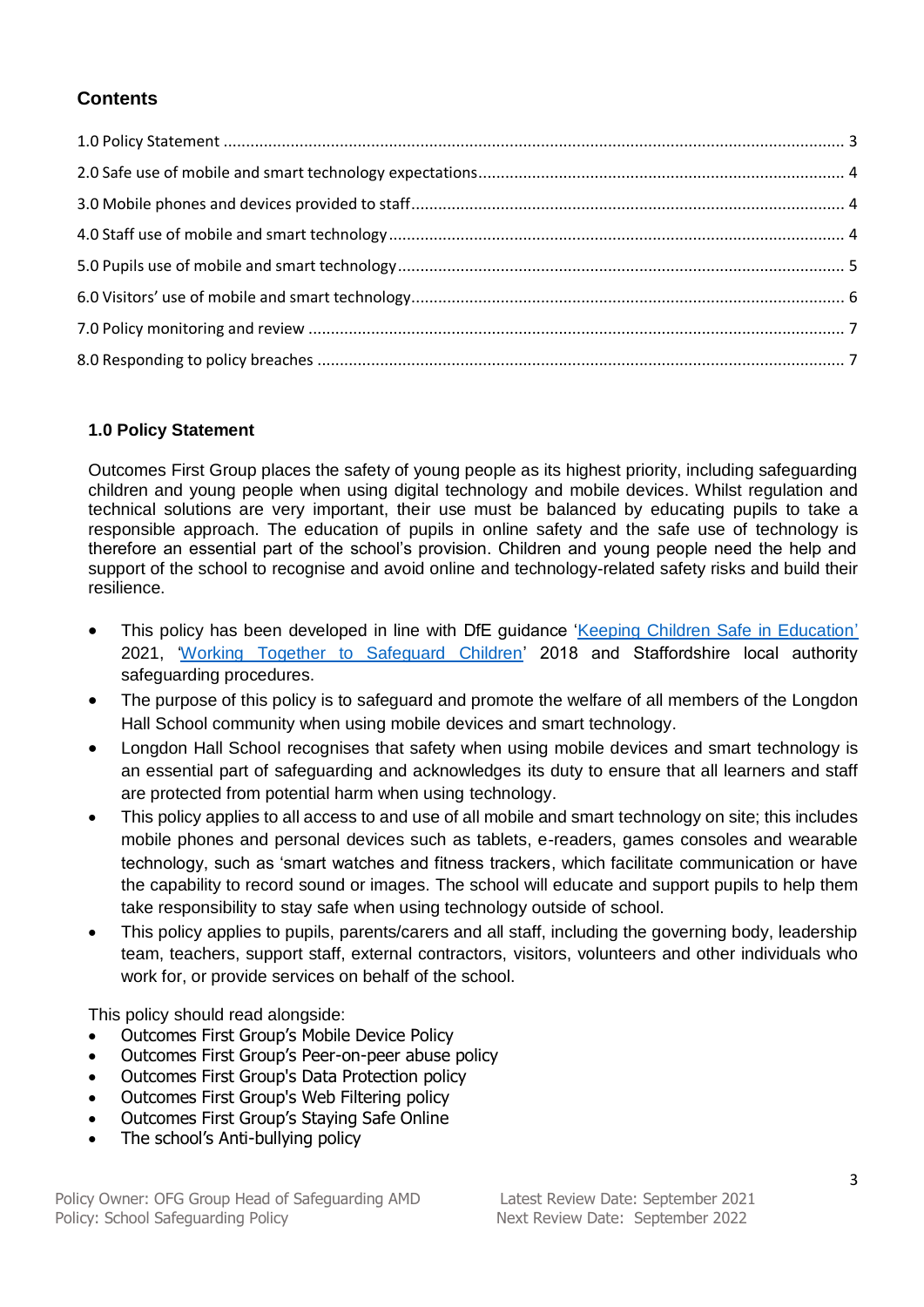- The school's Whistle blowing and complaints policy
- The school's staff behaviour policy/ Group Code of Conduct & Ethics (CoCE)
- [DfE guidance on Teaching Online Safety in Schools](https://assets.publishing.service.gov.uk/government/uploads/system/uploads/attachment_data/file/811796/Teaching_online_safety_in_school.pdf)
- [DFE Guidance on Sharing nudes and semi-nudes advice for education settings working with](https://www.gov.uk/government/publications/sharing-nudes-and-semi-nudes-advice-for-education-settings-working-with-children-and-young-people)  [children and young people](https://www.gov.uk/government/publications/sharing-nudes-and-semi-nudes-advice-for-education-settings-working-with-children-and-young-people)
- [DFE Guidance on Searching, Screening and Confiscation](https://www.gov.uk/government/publications/searching-screening-and-confiscation)

#### <span id="page-3-0"></span>**2.0 Safe use of mobile and smart technology expectations**

- Longdon Hall School recognises that use of mobile and smart technologies is part of everyday life for pupils, staff and parents/carers.
- Electronic devices of any kind that are brought onto site are the responsibility of the user. All members of the school community are advised to:
	- take steps to protect their mobile phones or personal devices from loss, theft or damage; we accept no responsibility for the loss, theft or damage of such items on our premises.
	- use passwords/PIN numbers to ensure that unauthorised access, calls or actions cannot be made on their phones or devices.
- Mobile phones and personal devices are not permitted to be used in specific areas on site, such as changing rooms or toilets.
- The sending of abusive or inappropriate messages or content via mobile phones or personal devices is forbidden by any member of the school community; any breaches will be dealt with in line with the school's anti-bullying, behaviour and safeguarding policies.
- All members of the school community are advised to ensure that their mobile phones and personal devices do not contain any content which may be offensive, derogatory or illegal, or which would otherwise contravene our behaviour or safeguarding policies.

#### <span id="page-3-1"></span>**3.0 Mobile phones and devices provided to staff**

- Where contact with pupils or parents/carers is required, members of staff will be issued with a work phone number in addition to their work email address.
- Staff providing formal remote learning will do so using *school* provided equipment in accordance with Outcomes First Group's Mobile Device Policy*.*
- School mobile phones and devices will be suitably protected via a passcode/password/PIN and must only be accessed or used by members of staff and/or pupils with prior permission.
- School mobile phones and devices will always be used in accordance with the Group's Mobile Device Policy and other relevant policies.
- Where staff and/or pupils are using school provided mobile phones and/or devices, they will be informed prior to use via Mobile Device Policy that activity may be monitored for safeguarding reasons and to ensure policy compliance.

#### <span id="page-3-2"></span>**4.0 Staff use of mobile and smart technology**

Members of staff will ensure that use of any mobile and smart technology, including personal phones and mobile devices, will take place in accordance with the law, as well as relevant Group and School policies and procedures, such as Safeguarding, Data Protection and confidentiality and the Code of Conduct & Ethics (CoCE) and Mobile Device Policy.

#### Staff are advised to: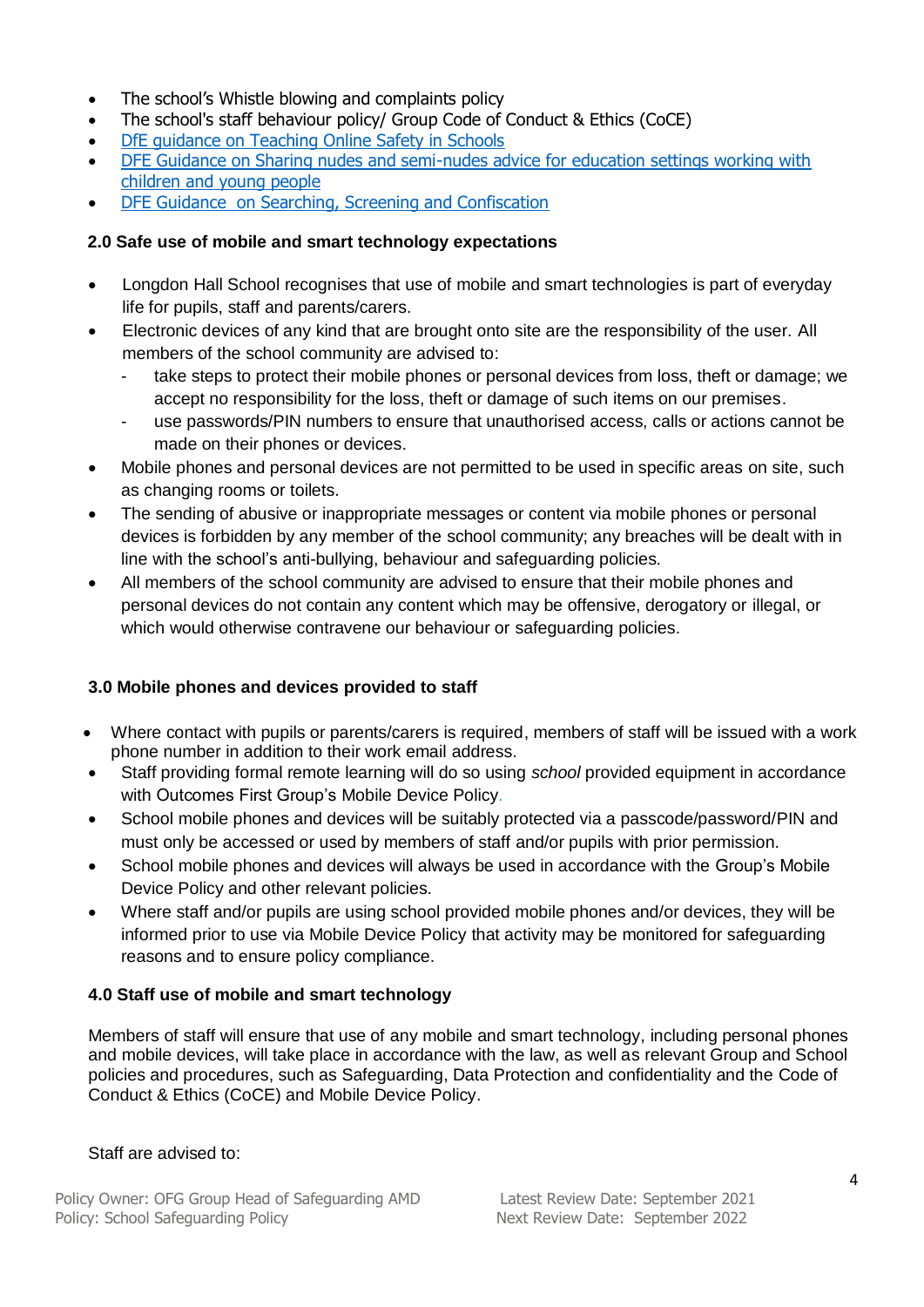- Keep mobile phones and personal devices in a safe and secure place (e.g. locked in a locker/drawer) during lesson time.
- Keep personal mobile phones and devices switched off or set to 'silent' mode during lesson times.
- Ensure that Bluetooth or other forms of communication, such as 'airdrop', are hidden or disabled during lesson times.
- Not use personal devices during teaching periods unless written permission has been given by the Head of School, such as in emergency circumstances.
- Ensure that any content brought onto site via personal mobile phones and devices is compatible with their professional role and our behaviour expectations.
- Members of staff are not permitted to use their own personal phones or devices for contacting learners or parents and carers. Any pre-existing relationships or circumstance, which could compromise staff's ability to comply with this, will be discussed with the DSL and the Head of School.
- Staff will only use equipment provided by the School (not personal devices):
	- to take photos or videos of learners in line with our image use policy.
	- to work directly with learners during lessons/educational activities.
	- to communicate with parents/carers.
- Where remote learning activities take place, staff will use School provided equipment. If this is not available, staff will only use personal devices with prior approval from the Head of School, following a formal risk assessment. Staff will follow clear guidance outlined in the Group's Mobile Device Policy.
- If a member of staff breaches this policy, action will be taken in line with the CoCE and Managing Allegations Policy.
- If a member of staff is thought to have illegal content saved or stored on a mobile phone or personal device or to have committed a criminal offence using a personal device or mobile phone, the police will be contacted, and the Local Authority Designated Officer or equivalent will be informed in line with the Group's Managing Allegations Policy.

#### <span id="page-4-0"></span>**5.0 Pupils use of mobile and smart technology**

- Pupils will be educated regarding the safe and appropriate use of mobile and smart technology, including mobile phones and personal devices, and will be made aware of behaviour expectations and consequences for policy breaches.
- Safe and appropriate use of mobile and smart technology will be taught as part of an embedded and progressive safeguarding education approach using age-appropriate sites and resources.
- Mobile phones and/or personal devices will not be used on site by learners
- Mobile phones or personal devices will not be used by learners during lessons or formal educational time, unless as part of an approved and directed curriculum-based activity with consent from a member of staff.
- The use of personal mobile phones or devices for a specific education purpose does not mean that blanket use is permitted.
- Staff will only allow learners to use their mobile phones or personal devices as part of an educational activity, following a risk assessment, with approval from the School's Senior Leadership Team (SLT).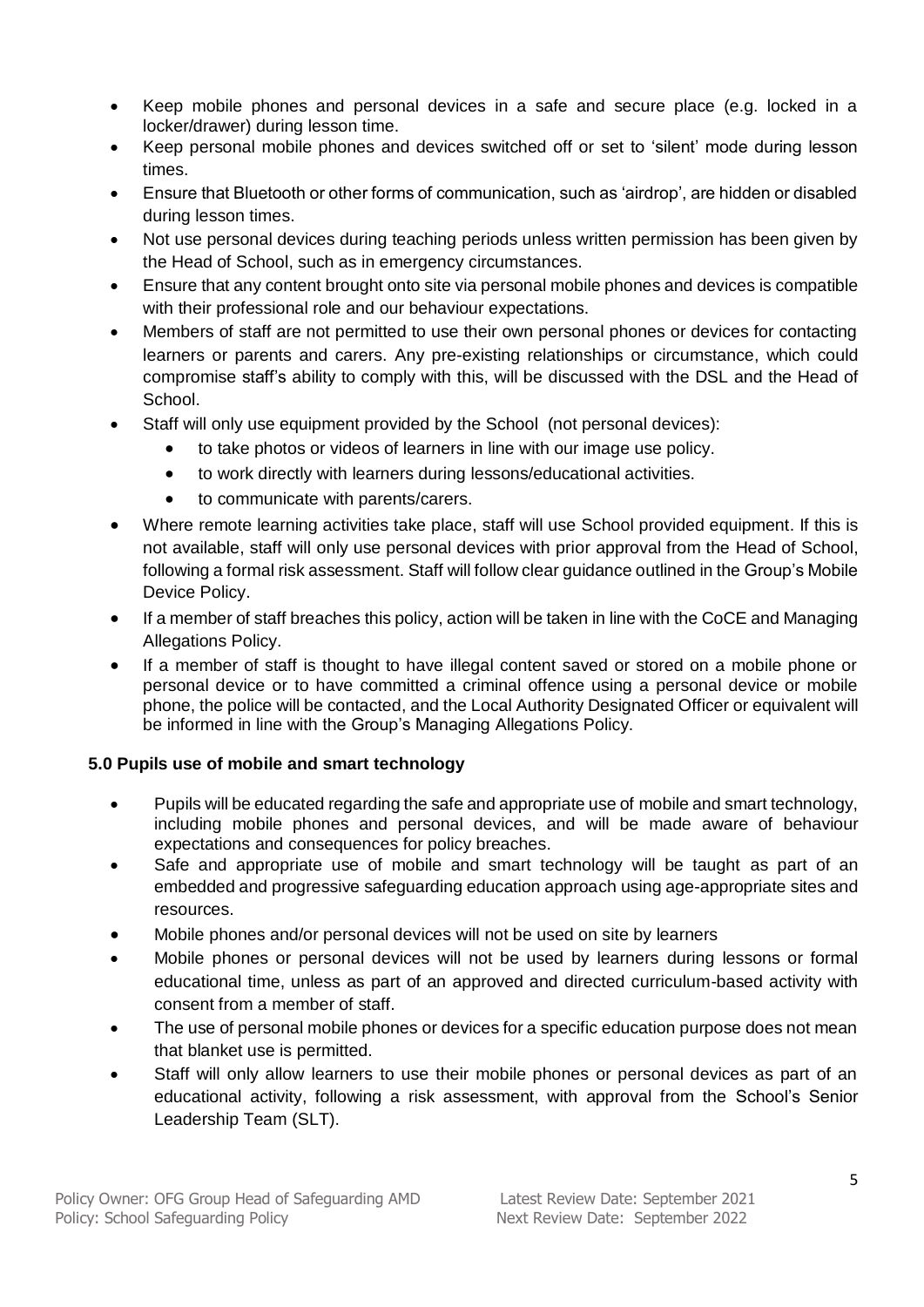- Mobile phones or personal devices can be used by learners during break or free time, but any use must be in accordance with the school's anti-bullying and behaviour policy. If pupils breach our policies, this may be revoked.
- Pupils' personal devices and mobile phones should be kept safe and secure when on site, by handing in to staff on arrival to be stored in the classroom safe.
- If a pupil needs to contact their parents or carers whilst on site, they will be allowed to use a school phone.
- Parents/Carers are advised to contact their child via the school office; exceptions may be permitted on a case-by-case basis, as approved by the Head of School. If a pupil requires access to a personal device in exceptional circumstances, for example medical assistance and monitoring, this will be discussed with the Head of School prior to use being permitted. Any arrangements regarding access to personal devices in exceptional circumstances will be documented and recorded by the school. Specific agreements and expectations (including sanctions for misuse) will be provided in writing and agreed by the pupil and/or their parents carers before use is permitted.
- Where pupils' mobile phones or personal devices are used when learning at home, this will be in accordance with the Mobile Device Policy.
- Mobile phones and personal devices must not be taken into examinations or tests. Pupils found in possession of a mobile phone or personal device which facilitates communication or internet access during an exam will be reported to the appropriate examining body. This may result in the withdrawal from either that examination or all examinations.
- Any concerns regarding pupils use of mobile technology or policy breaches will be dealt with in accordance with our existing policies.
- Staff may confiscate a pupil's mobile phone or device if they believe it is being used to contravene any of the Schools or Group policies.
- Searches of mobile phone or personal devices will be carried out in accordance with the DFE's *[Searching, Screening and Confiscation](http://www.gov.uk/government/publications/searching-screening-and-confiscation) guidance.* Pupils' mobile phones or devices may be searched by a member of SLT, with the consent of the pupils or a parent/carer. Content may be deleted or requested to be deleted if it contravenes our policies. Mobile phones and devices that have been confiscated will be held in a secure place, the school office, and released to parents/carers when available to collect.
- Appropriate action, which may include sanctions and pastoral/welfare support, will be implemented in line with the School and Group policies.
- Concerns regarding policy breaches by pupils will be shared with parents/carers as appropriate unless this creates a risk to the child.
- Where there is a concern that a child is at risk of harm, we will respond in line with the School's Safeguarding Policy.
- If there is suspicion that material on a pupil's personal device or mobile phone may be illegal, or may provide evidence relating to a criminal offence, the device will be handed over to the police for further investigation.

#### <span id="page-5-0"></span>**6.0 Visitors' use of mobile and smart technology**

 Parents/carers and visitors, including volunteers and contractors, are expected to take responsibility for any mobile equipment they bring onto site. They should be stored securely when not being used and locked with appropriate security settings (e.g. passcode/passwords/pin numbers).